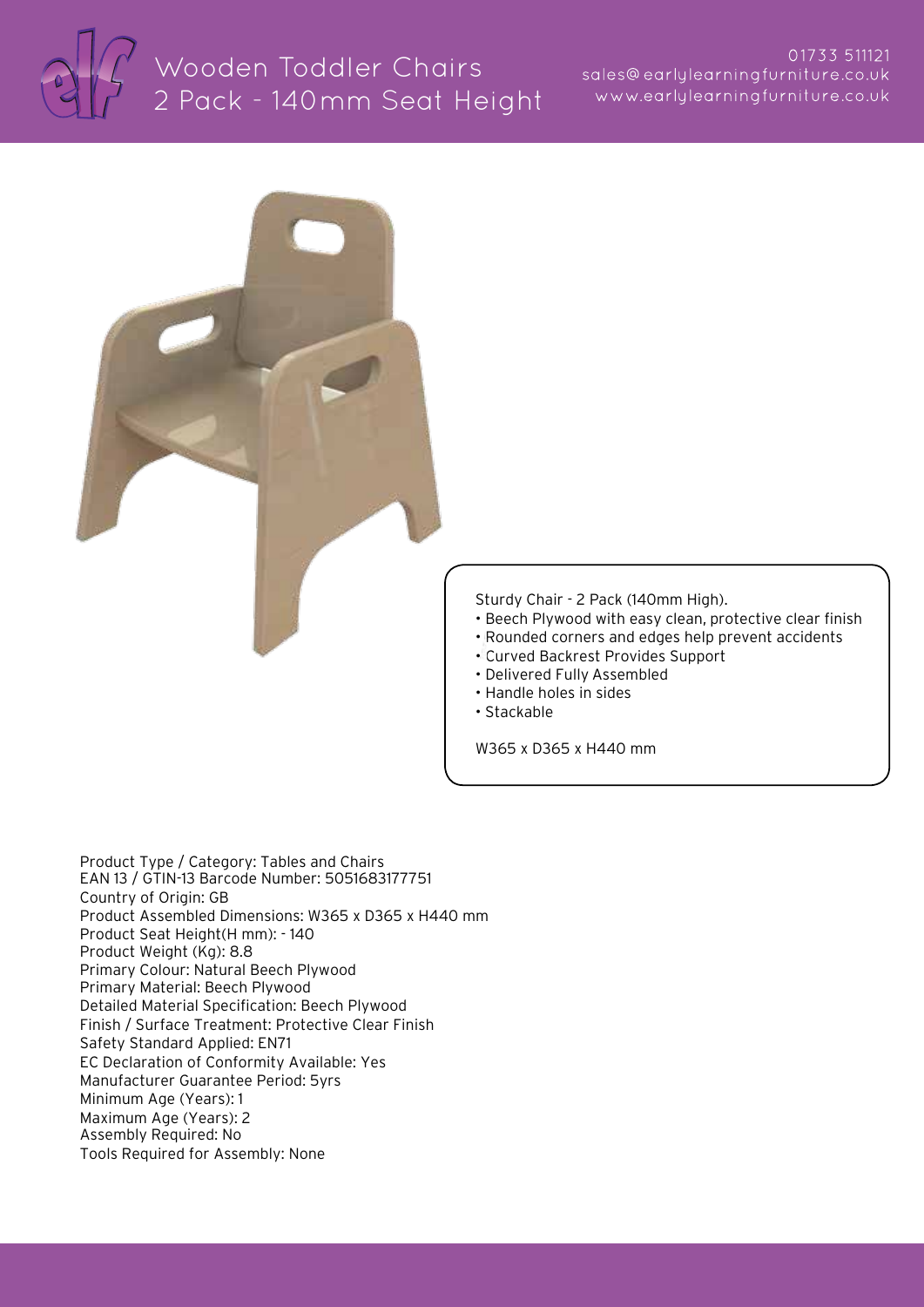

## Wooden Toddler Chairs 2 Pack - 200mm Seat Height



Product Type / Category: Tables and Chairs EAN 13 / GTIN-13 Barcode Number: 5051683177768 Country of Origin: GB Product Assembled Dimensions: W415 x D420 x H440 mm Product Seat Height(H mm): - 200 Product Weight (Kg): 9.4 Primary Colour: Natural Beech Plywood Primary Material: Beech Plywood Detailed Material Specification: Beech Plywood Finish / Surface Treatment: Protective Clear Finish Safety Standard Applied: EN71 EC Declaration of Conformity Available: Yes Manufacturer Guarantee Period: 5yrs Minimum Age (Years): 2 Maximum Age (Years): 3 Assembly Required: No Tools Required for Assembly: None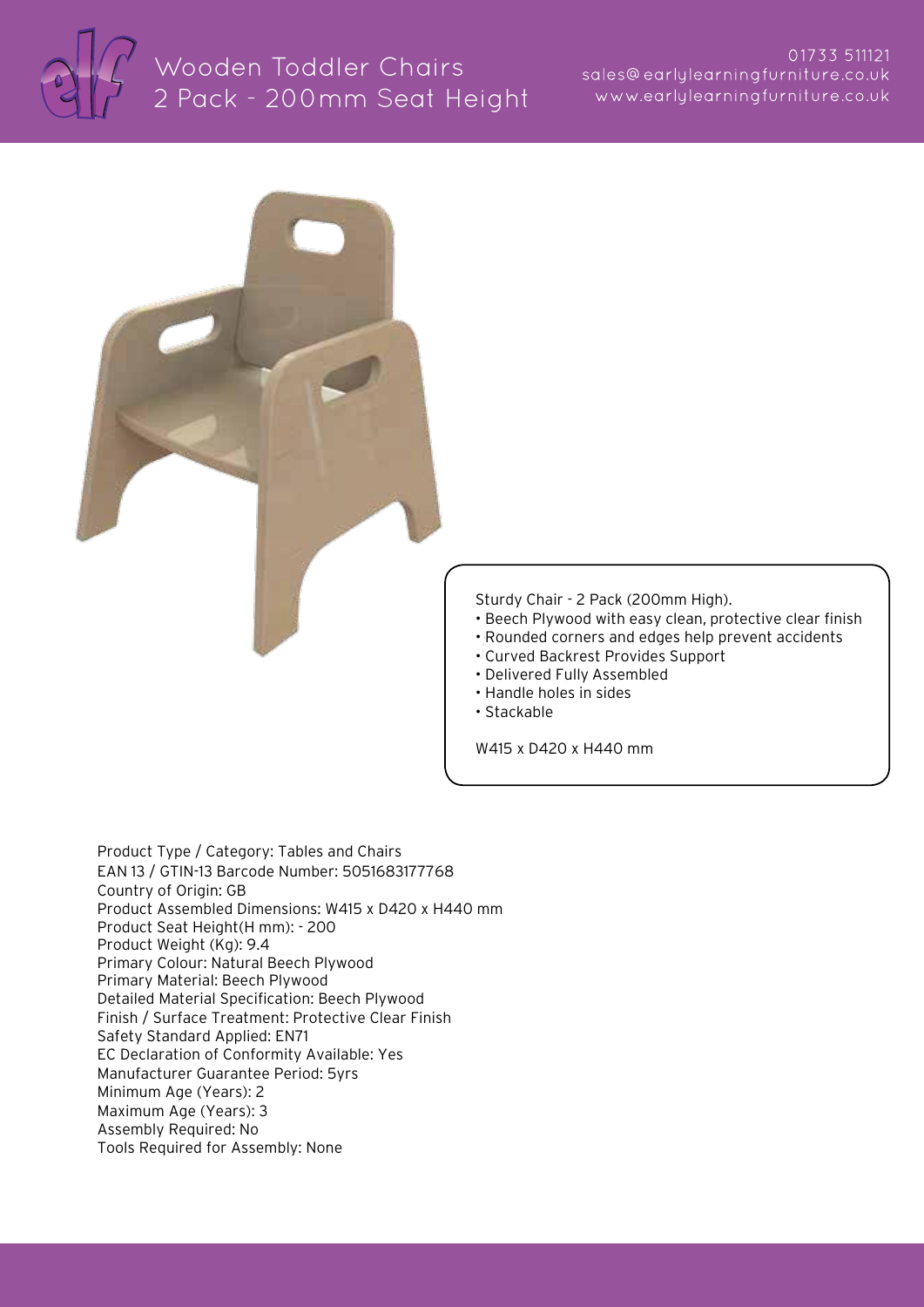



Product Type / Category: Tables and Chairs EAN 13 / GTIN-13 Barcode Number: 5051683177751 Country of Origin: GB Product Assembled Dimensions: W365 x D365 x H490mm Product Seat Height(H mm): - 140 Product Weight (Kg): 17.6 Primary Colour: Natural Beech Plywood Primary Material: Beech Plywood Detailed Material Specification: Beech Plywood Finish / Surface Treatment: Protective Clear Finish Safety Standard Applied: EN71 EC Declaration of Conformity Available: Yes Manufacturer Guarantee Period: 5yrs Minimum Age (Years): 1 Maximum Age (Years): 2 Assembly Required: No Tools Required for Assembly: None